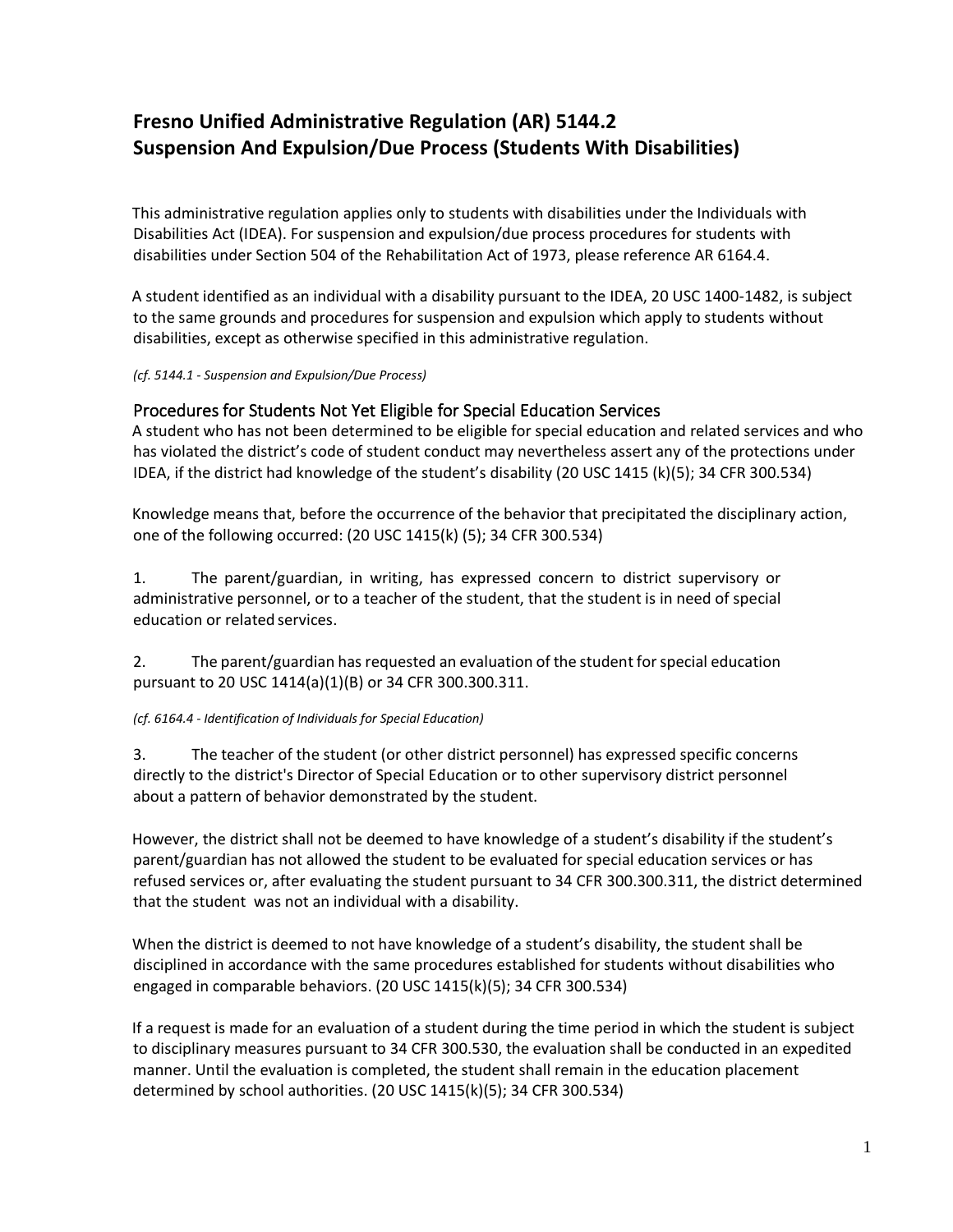# Suspension

The Superintendent or designee may suspend a student with a disability for up to ten consecutive school days for a single incident of misconduct, and for up to 20 school days in a school year, as long as the suspension(s) does not constitute a change in placement pursuant to 34 CFR 300.536. (Education Code 48903; 34 CFR 300.530)

The Superintendent or designee shall determine, on a case-by-case basis, whether a pattern of removals of a student from their current educational placement for disciplinary reasons constitutes a change of placement. A change of placement shall be deemed to have occurred under either of the following circumstances: (34 CFR 300.536)

1. The removal is for more than 10 consecutive school days.

2. The student has been subjected to a series of removals that constitute a pattern because of all of the following:

a. The series of removals total more than 10 school days in a school year.

b. The student's behavior is substantially similar to their behavior in previous incidents that resulted in the series of removals.

c. Additional factors, such as the length of each removal, the total amount of time the student has been removed, and the proximity of the removals to one another, indicate a change of placement.

If a student's removal is determined to be a change of placement as specified in items #1-2 above, or the student is suspended for more than 10 school days in the same school year, the student's IEP team shall determine the appropriate educational services. Such services shall be designed to enable the student to continue to participate in the general education curriculum in another setting, to progress toward meeting the goals set out in their IEP, and to address the student's behavior violation so that it does not recur. (20 USC 1412(a)(1(A); 34 CFR 300.530)

If the IEP of a student with a disability requires the district to provide the student with transportation, the district shall provide the student with an alternative form of transportation at no cost to the student or to their parent/guardian when the student is to be excluded from school bus transportation. (Education Code 48915.5)

*(cf. 3541.2 – Transportation for Students with Disabilities)* 

# Interim Alternative Placement Due to Dangerous Behavior

The district may unilaterally place a student with a disability in an appropriate interim alternative educational setting (IAES) for up to 45 school days, without regard to whether the behavior is a manifestation of the student's disability, when the student commits one of the following acts while at school, going to or from school, or at a school-related function: (20 USC 1415(k) (1)(G); 34 CFR 300.530)

- 1. Carries or possesses a weapon, as defined in 18 USC 930
- 2. Knowingly possesses or uses illegal drugs
- 3. Sells or solicits the sale of a controlled substance as identified in 21 USC 812(c), Schedules I-V
- 4. Inflicts serious bodily injury upon another person as defined in 18 USC 1365

The student's IAES shall be determined by the student's individualized educational program (IEP) team. (20 USC1415(k)(1)(G); 34 CFR 300.531)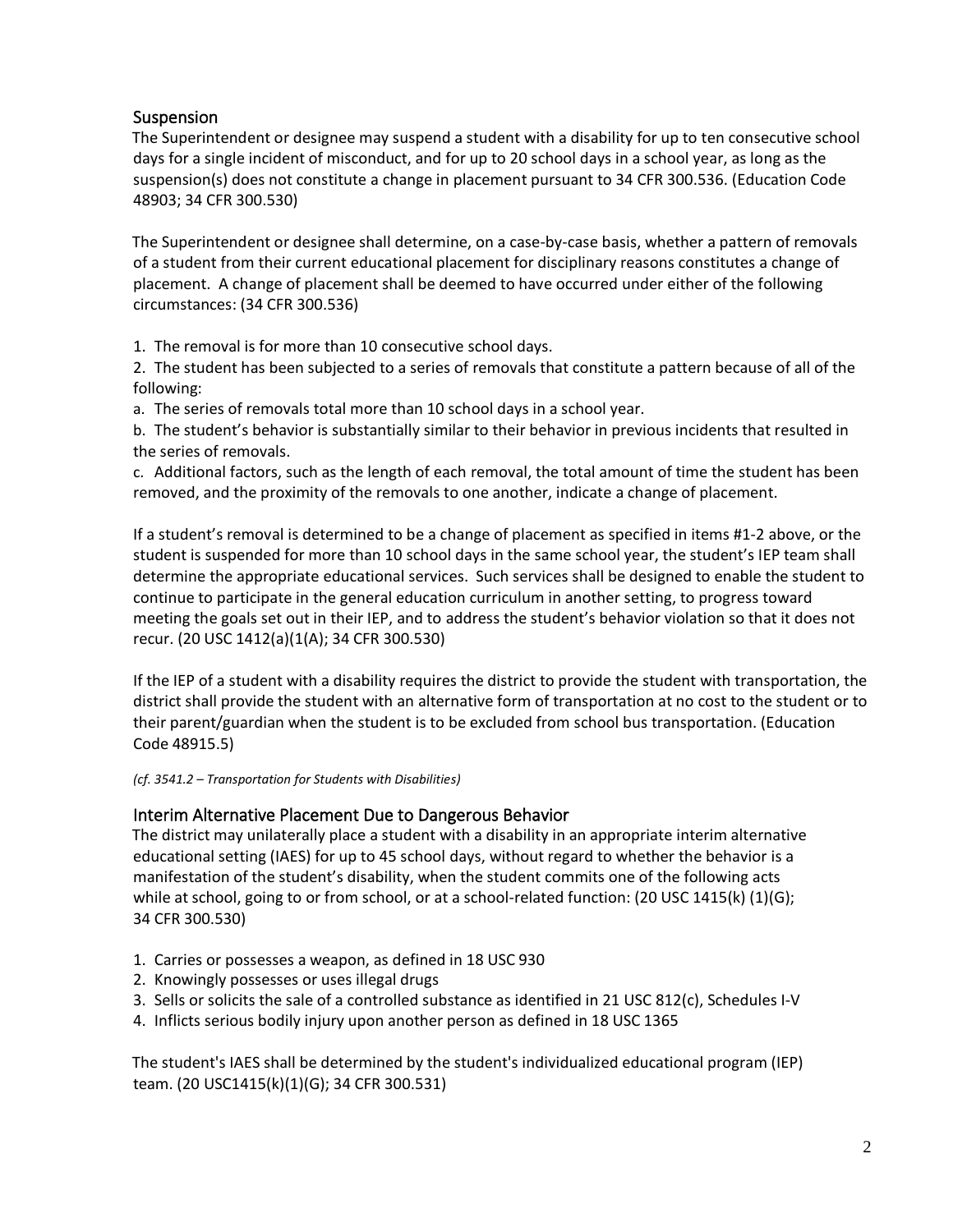On the date the decision to take disciplinary action is made, the student's parent/guardian shall be notified of the decision and provided the procedural safeguards notice pursuant to 34 CFR 300.504. (20 USC 1415(k)(1)(H); 34 CFR 300.530)

A student who has been removed from their current placement because of dangerous behavior shall receive services, although in another setting, to the extent necessary to allow the student to participate in the general education curriculum and to progress toward meeting the goals set out in the student's IEP. As appropriate, the student shall also receive a functional behavioral assessment and behavioral intervention services and modifications that are designed to address the behavior violation so that it does not recur. (20 USC 1415(k)(1)(D); 34 CFR 300.530)

# Manifestation Determination

The following procedural safeguards shall apply when a student with a disability is suspended for more than 10 consecutive school days, when a series of removals of a student constitutes a pattern, or when a change of placement of a student is contemplated due to a violation of the district's code of conduct:

1. Notice: On the date the decision to take disciplinary action is made, the student's parent/guardian shall be notified of the decision and provided the procedural safeguards notice pursuant to 34 CFR 300.504. (20 USC 1415(k)(1)(H); 34 CFR 300.530)

*(cf. 5145.6 – Parental Notifications) (cf. 6159.1 – Procedural Safeguards and Complaints for Special Education)*

2. Manifestation Determination Review: Immediately if possible, but in no case later than 10 school days after the date of the decision to take disciplinary action is made, a manifestation determination review shall be made of the relationship between the student's disability and the behavior subject to the disciplinary action. (20 USC 1415(k)(1)(E); 34 CFR 300.530)

At the manifestation determination review, the district, the student's parent/guardian, and relevant members of the IEP team (as determined by the district and parent/guardian) shall review all relevant information in the student's file, including, the student's IEP, any teacher observations, and any relevant information provided by the parents/guardians, to determine whether the conduct in question was either of the following: (20 USC 1415 (k)(1)(E); 34 CFR 300.530)

- a. Caused by or had a direct and substantial relationship to the student's disability
- b. A direct result of the district's failure to implement the student's IEP, in whichcase the district shall take immediate steps to remedy those deficiencies

If the manifestation determination IEP team determines that either of the above conditions applies, the student's conduct shall then be determined to be a manifestation of the student's-disability. (20 USC 1415(k)(1)(E); 34 CFR 300.530)

3. Determination that Behavior is a Manifestation of the Student's Disability: When the student's conduct has been determined to be a manifestation of the student's disability, the IEP team shall conduct a functional behavioral assessment, unless one had been conducted before the occurrence of the behavior that resulted in the change of placement, and shall implement a behavioral intervention plan for the student. If a behavioral intervention plan has already been developed, the IEP team shall review the behavioral intervention plan and modify it as necessary to address the behavior. (20 USC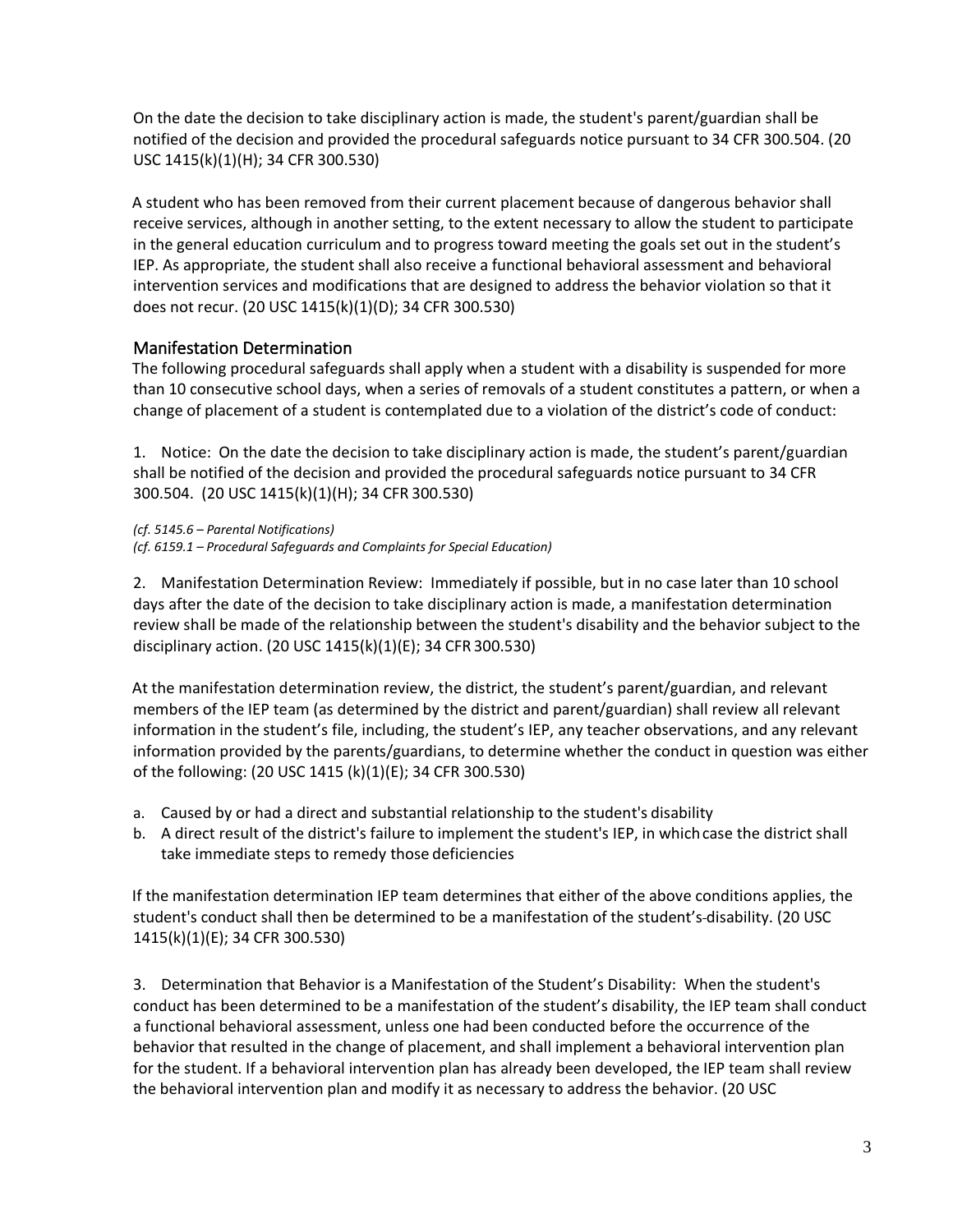# 1415(k)(1)(F); 34 CFR 300.530)

The student shall be returned to the placement from which they were removed unless the parent/guardian and Superintendent or designee agree to a change of placement as part of the modification of the behavioral intervention plan. (20 USC 1415(k)(1)(F); 34 CFR 300.530)

#### *(cf. 6159.4 - Behavioral Interventions for Special Education Students)*

4. Determination that Behavior is Not a Manifestation of the Student's Disability: When it has been determined that the student's conduct was not a manifestation of the student's disability, the student may be disciplined in accordance with the procedures for students without disabilities. However, the student's IEP team shall determine services necessary to enable the student to participate in the general education curriculum in another setting and to allow them to progress toward meeting the goals set out in the student's IEP. (20 USC 1415 (k)(1)(D); 34 CFR 300.530)

As appropriate, the student also shall receive a functional behavioral assessment and behavioral intervention services and modifications that are designed to address the behavior violation so that it does not recur. (20 USC 1415(k)(1)(D); 34 CFR 300.530)

*(cf. 6158 – Independent Study) (cf. 6185 – Community Day School)* 

# Notification to Law Enforcement Authorities

Law enforcement notification requirements involving students with disabilities shall be the same as those specified for all students in AR 5144.1 – Suspension and Expulsion/Due Process.

When giving any required notification concerning a student with disabilities to any law enforcement official, the principal or designee shall require the law enforcement official to certify in writing that they will not disclose the student's information or records to any other person without the prior written consent of the student's parent/guardian. (Education Code 49076)

*(cf. 5131.7 – Weapons and Dangerous Instruments)*

# Report to County Superintendent of Schools

The Superintendent or designee shall report to the County Superintendent of Schools when any special education student has been expelled or suspended more than 10 school days. The report shall include the student's name, last known address, and the reason for the action. (Education Code 48203)

# Due Process Appeals

If the parent/guardian disagrees with any district decision regarding placement under 34 CFR 300.531 (interim alternative placement), or the manifestation determination under 34 CFR 300.530(e), the parent/guardian may appeal the decision by requesting a due process hearing. The district may request a hearing if the district believes that maintaining the student's current placement is substantially likely to result in injury to the student or others. In order to request a due process hearing, the requesting party shall file a complaint pursuant to 34 CFR 300.507 and 300.508(a) and (b). (20 USC 1415 (k)(3); 34 CFR 300.532).

Whenever a hearing is requested as specified above, the parent/guardian or the district shall have an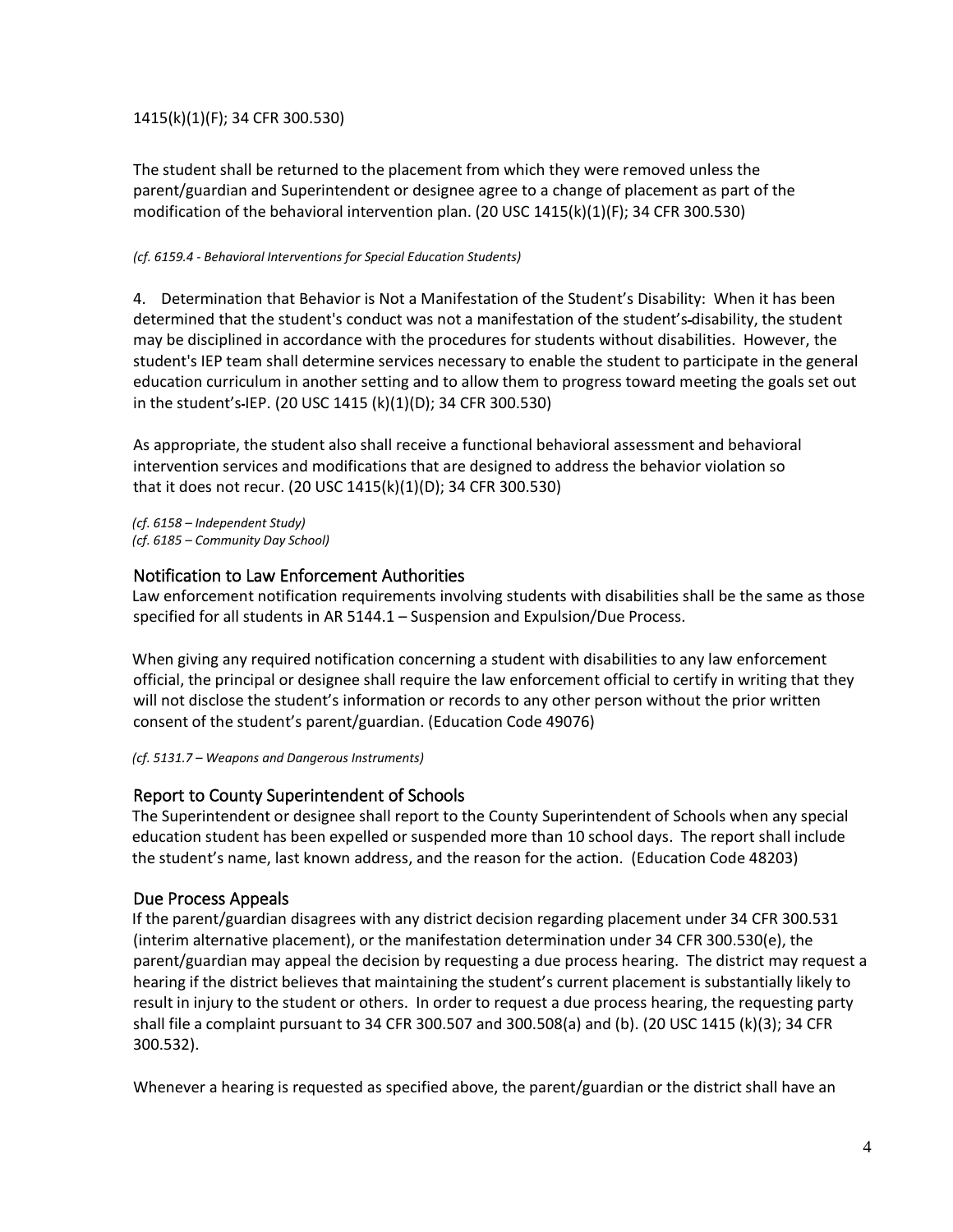opportunity for an expedited due process hearing consistent with requirements specified in 34 CFR 300.507, 300.508 (a)-(c), and 300.510-300.514.

If the student's parent/guardian or the district has initiated a due process hearing under 34 CFR 300.532 as detailed above, the student shall remain in the interim alternative educational setting pending the decision of the hearing officer or until the expiration of the 45-day time period, whichever occurs first, unless the parent/guardian and district agree otherwise. (20 USC 1415(k)(4); 34 CFR 300.533)

### Readmission

Readmission procedures for students with disabilities shall be the same as those adopted for students without disabilities. Upon readmission of a student with disabilities, an IEP team meeting shall be convened to review and, as necessary, modify the student's IEP.

### Decision Not to Enforce Expulsion Order

The Governing Board's criteria for suspending the enforcement of an expulsion order shall be applied to students with disabilities in the same manner as they are applied to all other students. (Education Code 48917)

*Fresno Unified School District prohibits discrimination, harassment, intimidation, and bullying based on actual or perceived race, color, ethnicity, national origin, immigration status, ancestry, age, creed, religion, political affiliation, gender, gender identity, gender expression, genetic information, mental or physical disability, sex, sexual orientation, marital status, pregnancy or parental status, medical information, military veteran status, or association with a person or a group with one or more of these actual or perceived characteristics or any other basis protected by law or regulation, in its educational program(s) or employment.*

Legal Reference: EDUCATION CODE 35146 Closed Sessions re: suspensions 35291 Rules of governing board 48203 Reports of severance of attendance of disabled students 48900-48925 Suspension and expulsion 49076 Access to student records 56000 Special education; legislative findings and declarations 56320 Educational needs; requirements 56321 Development or revision of individualized education program 56329 Independent educational assessment 56340-56347 Individual education program teams 56505 State hearing PENAL CODE 245 Assault with deadly weapon 626.2 Entry upon campus after written notice of suspension or dismissal without permission 626.9 Gun-Free School Zone Act 626.10 Dirks, daggers, knives, razors or stun guns UNITED STATES CODE, TITLE 18 930 Weapons 1365 Serious bodily injury UNITED STATES CODE, TITLE 20 1412 State eligibility 1415 Procedural safeguards UNITED STATES CODE, TITLE 21 812 Controlled substances UNITED STATES CODE, TITLE 29 706 Definitions 794 Rehabilitation Act of 1973, Section 504